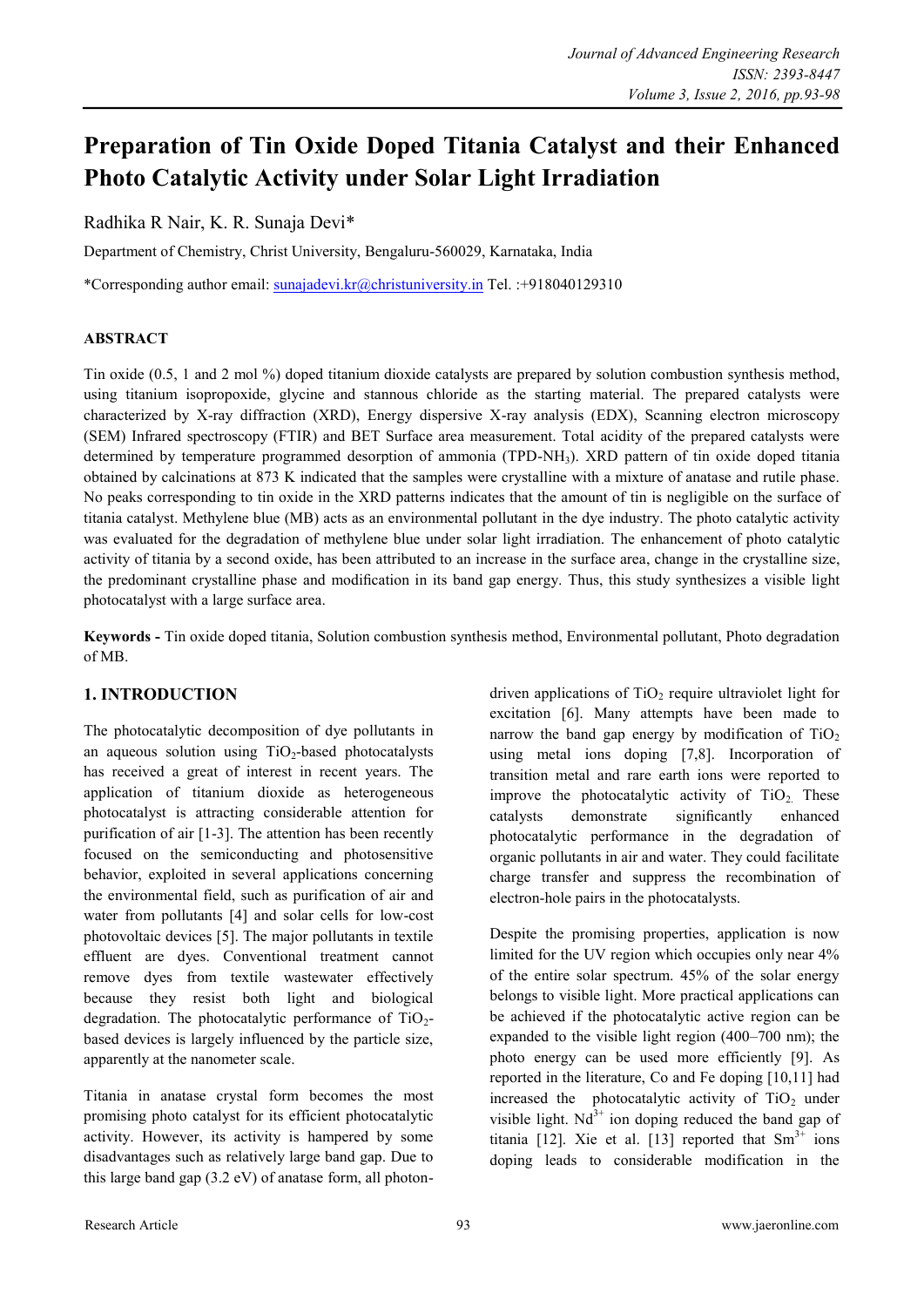photocatalytic activity of  $TiO<sub>2</sub>$  for cango red dye degradation under visible light.

To the best of our knowledge, few studies have been done using tin oxide. In our present study SnO is used as the dopand.  $Sn^{2+}$  can exist deeply in the lattice to alter the  $e^{\gamma}h^+$  pair recombination rate through  $Sn^{2+\gamma}Sn^{4+}$ ions pair and give high charge carrier mobility. Synthesis of  $TiO<sub>2</sub>$  nano catalyst, were achieved by combustion method. The main advantage of the method is the reduction of the number of processing steps and the cost-effectiveness of the starting reactants. The study also aims at extending the light absorption spectrum towards the solar light region and to investigate the effect of the doping content of tin ions on the photocatalytic activity towards the degradation of methylene blue.

## **2. EXPERIMENTAL**

The preparation of stannous oxide doped titania nano catalyst carried out by combustion synthesis method, using titanium isopropoxide (TTIP) and glycine as the starting material in 5:1 mol ratio. Desired amount of stannous chloride was used for the doping. Required amount of  $SnCl<sub>2</sub>$  glycine and a small amount of strontium nitrate were mixed together in finite form and to the above mixture TTIP is added drop wise and mixed well. Strontium nitrate was added to obtain ternary phases in the catalyst, which make tin oxide doped titania as a better catalyst. This is transferred to a silica crucible and combustion is done at  $500^{\circ}$ C in a pre heated muffle furnace for 4 hours. 0.5, 1 and 2 mole % of tin oxide was used for doping on titania. The combusted puffy and porous powder obtained was sieved.

Powder X-ray diffraction (PXRD) measurements were performed on a PANalytical Xpert Pro X-ray diffractometer using Cu-K $\alpha$  radiation ( $\lambda$  = 0.154 nm) at 40 kV, at a scanning rate of  $2^{\circ}$  min<sup>-1</sup>. Energy dispersive X-ray analysis and SEM analysis was done in Quanta ESCM, FEI instrument. Fourier transform infrared (FTIR) spectra of the samples were recorded in a Bruker  $\alpha$ -T instrument using the KBr pellet method. The BET surfaces of the catalysts were measured using nitrogen as an adsorbate at liquid nitrogen temperature in a Micromeritics Gemini surface area analyzer. Total acidity of the sample was determined by temperature programmed desorption of ammonia.

The photo catalytic activity of the prepared catalysts was evaluated by photo degradation of methylene blue dye at desired concentration  $(2.8 \times 10^{-5} \text{ M})$  under solar light irradiation. This photo catalytic activity was performed between 10 am to 3 pm during the summer season in Bengaluru, India. The latitude 12.58 N and longitude 77.3 E. The average intensity of sunlight was around  $1350$  Wcm<sup>-2</sup>. The catalyst  $(0.02g)$  was suspended in methylene blue (MB) aqueous solution and was irradiated with solar light for different time intervals. The decolourization of MB was recorded and calculated before and after the reaction using a Shimadzu UV-Vis 1800 Spectrophotometer from 400 to 800 nm.

#### **3. RESULTS AND DISCUSSION**

Fig. 1 shows the XRD patterns of the prepared samples. Titania shows both anatase and rutile phases after calcination at  $500^{\circ}$  C. X-ray diffraction peak at  $25.5^{\circ}$ C corresponds to (101) plane of anatase and the peak at 27.6  $\degree$ C corresponds to (110) plane of rutile [13]. No characteristic peaks corresponding to  $SnO<sub>2</sub>$  (2 $\theta$  =  $25.12^{\circ}$ ) were observed in the tin doped titania, which implies complete doping of tin ions in the lattice of TiO<sub>2</sub>.



*Fig. 1 PXRD patterns of (a) TiO<sub>2</sub> (b) 0.5SnTiO<sub>2</sub> and (c) 2SnTiO<sup>2</sup>*

The relative intensity of (101) of anatase phase and (110) of rutile phase were calculated (Table 1) using the equation  $X_R = (1+0.8I_A/I_R)^{-1}$  [14]. The crystallite sizes of the samples were calculated (Table 1) using Scherrer equation:  $d = 0.9\lambda/\beta\cos\theta$  Here, d represents the crystalline size (nm);  $\lambda$  is the wavelength of the X-rays (0.15418 nm); β is the line-width at the half maximum of the anatase peak at  $2\theta = 25.4^{\circ}$  or of the rutile peak at  $2\theta = 27.5^{\circ}$ , and  $\theta$  is the diffraction angle. The crystallite size of the anatase and rutile phase of the prepared catalysts varies from 8-13 nm. As the mol % of tin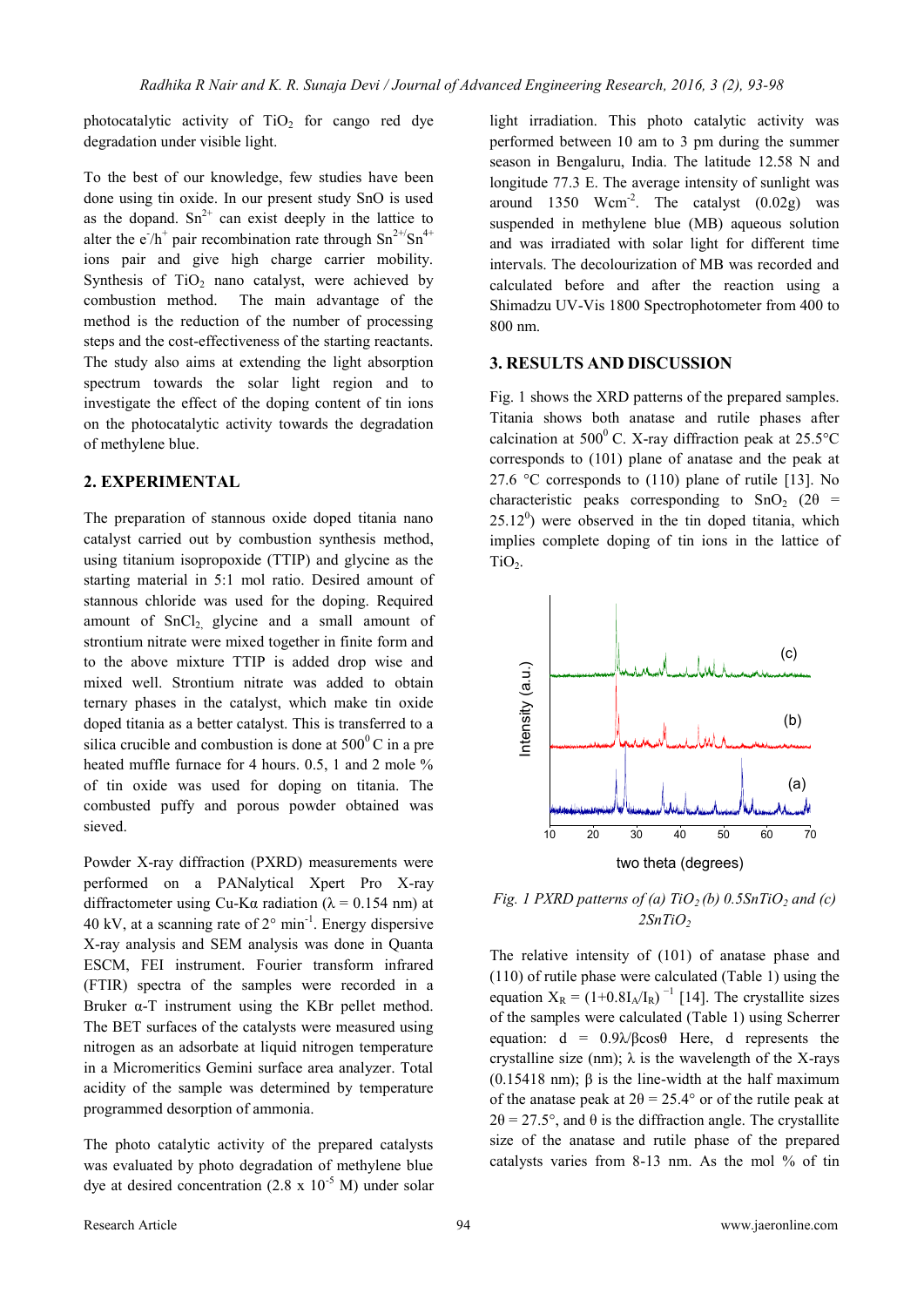oxide increases, the intensity of anatase and rutile phase decreases.

| Mole   | Crystallite size |             | Relative  |       | <b>BET</b> |
|--------|------------------|-------------|-----------|-------|------------|
| $%$ of | (nm)             |             | intensity |       | surface    |
| tin    | Anatase          | Rutile      | $X_A$     | $X_R$ | area       |
| oxide  | $d_{(101)}$      | $d_{(110)}$ | $\%$      | $\%$  | $(m^2/g)$  |
| 0      | 12               | 11          |           | 85    | 58         |
| 0.5    |                  | 7           |           | 85    | 121        |
| 1      | 9                | 8           |           | 78    | 98         |
| 2      | 10.4             | 11          |           | 82    | 85         |

*Table 1: Surface parameters of the catalysts*

Table 1 shows the surface parameters of the prepared catalysts. Surface area of the tin doped titania is higher than that of undoped titania. The reduction in specific surface area was attributed to the formation of agglomerates at higher tin loadings, as indicated by SEM studies. As the surface area reduces, the active sites on catalyst available for the adsorption of reactants also reduce. Pawar and co-workers had reported that, calcination temperature  $> 600^{\circ}$ C is not helpful for the photocatalytic activity of the doped  $TiO<sub>2</sub>$  nanoparticles [15]. The SEM images (Fig. 2) of the samples showed homogeneous and crystallized particles with size ranging from 80-100 nm.



*Fig. 2 (a) SEM images of (a)*  $TiO<sub>2</sub>$  *(b)*  $2SnTiO<sub>2</sub>$ 

From EDX data it is concluded that the weight composition of Ti is  $60.8\%$  and O is 39.2% in TiO<sub>2</sub>. In the case of 2 mole % tin doped oxide titania, the weight composition of Ti, O and Sn in the samples were calculated and is in the order 9.8%, 28.7% and 2.2% respectively. In 2 mol % Tin oxide doped titania the particles are become spherical in shape and the size of the particles varies in the range of 8.9 – 11.5nm. The introduction of  $Sn^{4+}$  ion decreases the size of the particle and spherical shape [16].

The FTIR spectrums of the synthesized catalysts were obtained in the range of 400- 4000  $\text{cm}^{-1}$ . The spectrum of  $TiO<sub>2</sub>$  (Fig. 3) before calcinations shows the bands between 3500 and 3150  $cm^{-1}$  which corresponds the Hbounded hydroxyl groups. These bands disappear after heating. The bending vibration mode of O-H of water molecule after calcinations is observed at around 1456  $\text{cm}^{-1}$  [17]. In 2SnTiO<sub>2</sub> (Fig. 3) the absorption band around  $3450 \text{ cm}^{-1}$  is due to physically adsorbed water molecules. Ti–O–Ti stretching frequencies of tin doped titania was seen around  $613 \text{ cm}^{-1}$ . No separate peaks corresponding to tin oxide were seen which indicates complete doping of tin in titanium dioxide [18].



*Fig. 3 FTIR spectra of (a) TiO<sub>2</sub> (b) 2SnTiO<sub>2</sub>* 

The TPD of ammonia was used to characterize the acid site distribution and furthermore to obtain the quantitative amounts of acid sites in the specified temperature range. The distribution pattern can be classified into weak (desorption at  $100-200$ <sup>0</sup> C), medium (200-400 $^{\circ}$  C) and strong (400-600 $^{\circ}$  C) acid sites. Among the modified samples  $2SnTiO<sub>2</sub>$  shows maximum acidity. Acidity increases slowly from 0.5 to 2 mole% loading of tin oxide (Fig. 4). The natures of the acid sites are greatly altered by the nature of the ions incorporated into the lattice. The distribution change may be a coupled effect of the structural and crystalline changes. It has been already reported that the change in the acid strength distribution for the doped catalysts can be because of the interaction of the added metal oxides with  $TiO<sub>2</sub>$  [19]. With increasing concentration of dopants, the amount of reactive acid sites available for the adsorption of catalyst also increases.

The photo catalytic activity study of  $TiO<sub>2</sub>$  and tin oxide doped  $TiO<sub>2</sub>$  was carried out in the presence of MB cationic dye. It is known as a photo fading catalyst and act as an environmental pollutant. It is used in textile manufacturers for dyeing cotton, wood and silk. It releases aromatic amines like benzidine, methylene etc, which is a potential carcinogen. These synthetic dyes released from industries deposited in the nearby water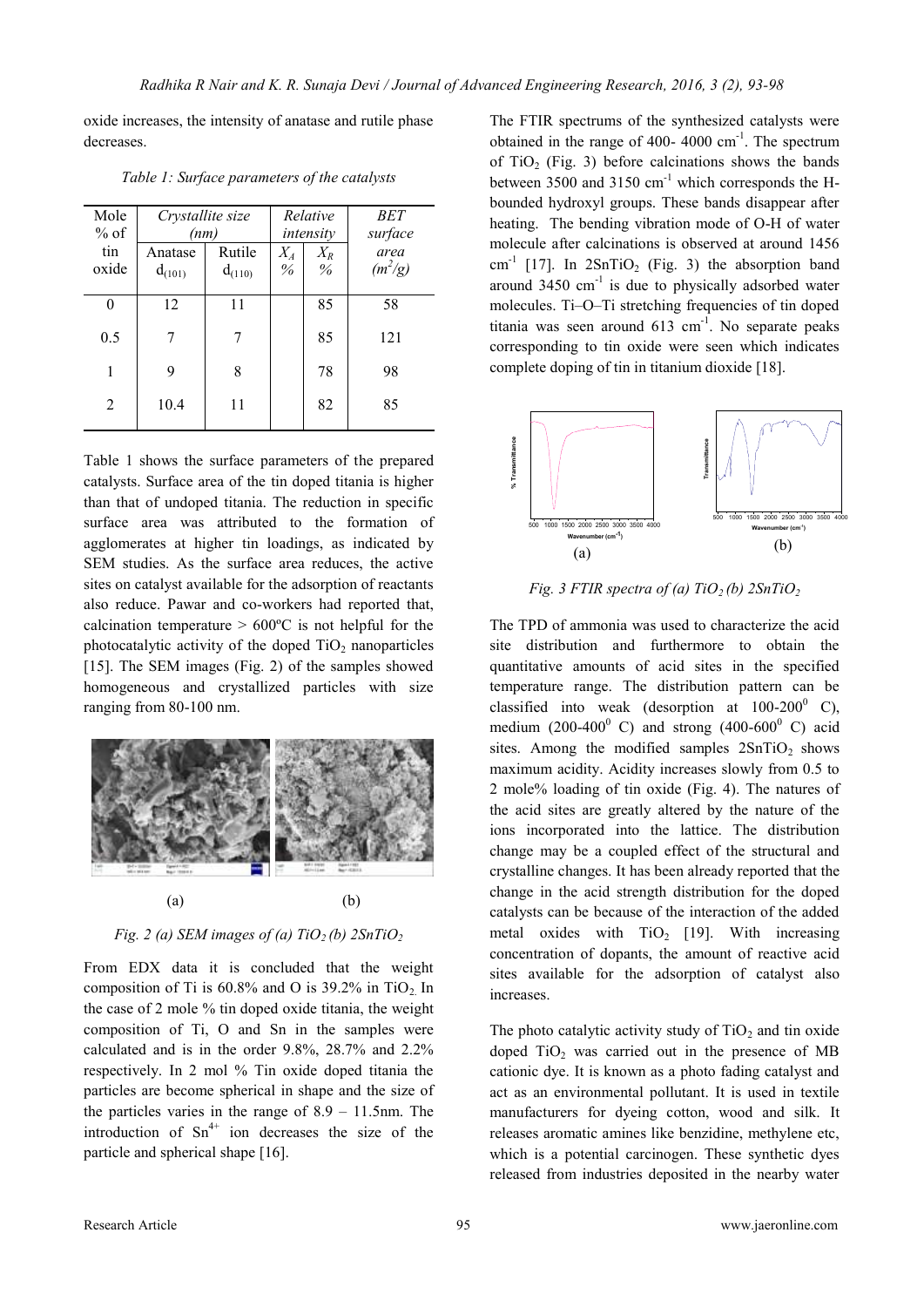bodies and pose threat to the aquatic life as they are non-degradable in nature.



*Fig. 4 Acid site distributions as obtained from NH3- TPD studies*

Photo degradation study of MB dye was carried out under diffused sunlight with different reaction parameters and optimized as follows. Concentration of MB as  $2.8 \times 10^{-5}$  M, amount of the catalyst as  $0.02g$  and time of solar irradiation as 2 h. At regular intervals, the decolourization of MB was visually observed and the rate of colour change was studied by recording the UV-Visible spectrum. There is a prompt removal of the colour of MB after solar light irradiation in presence of the prepared catalyst. This is due to more MB ions adsorbed on the surface of  $TiO<sub>2</sub>$  and reacted with the free radicals. This can also be due to the self-photo fading property of the MB catalyst. From the studies (Fig. 5), 2 mol% of tin oxide is an optimal concentration for photo catalytic activity of  $TiO<sub>2</sub>$ .  $2SnTiO<sub>2</sub>$  exhibited high photo catalytic activity which suggests that, due to more doping of the ions behave as an electron-hole trapping centre. Similar results having already been reported for  $Nd^{3+}$  and  $Er^{3+}$  on titania [20,21]. Thus all the doped  $TiO<sub>2</sub>$  compounds enhance the photo catalytic activity of  $TiO<sub>2</sub>$  and there is an optimum doping content of ions on titania surface.

Chakraborty and coworkers had reported the importance of Lewis acidity in photo catalytic activity under visible light irradiation [22]. Strong acid sites are more in  $2SnTiO<sub>2</sub>$  which could be favored the reaction. The larger surface area of doped  $TiO<sub>2</sub>$  catalysts would

be beneficial to achieve better adsorption of MB in aqueous suspension. Therefore, the increase of doped ion content seems to be helpful for the photo catalytic activity. However, doping beyond the optimal percentage would hamper the photo catalytic activity of the catalyst due to lowering separation efficiency of electron–hole pairs. Xu *et.al* reported that there exists an optimum doping content of rare earth ions in  $TiO<sub>2</sub>$ particles for the most efficient separation of photo induced electron–hole pairs [23].



Amount of catalyst:  $0.02g$ , Conc. of MB:  $2.8 \times 10^{-5}$  M

*Fig.5 Effect of Mol % on MB Degradation of tin oxide doped titania*

## **4. CONCLUSION**

Solution combustion synthesis method is a promising technique for the preparation of  $TiO<sub>2</sub>$  and SnO doped  $TiO<sub>2</sub>$ . XRD studies reveal the presence of anatase and rutile phase in the catalysts. Tin oxide was well dispersed on the titania surface.Acidity and surface area are higher for tin toped titania. The surface acidity of the catalysts was maximized at  $2SnTiO<sub>2</sub>$ . Strong acid sites are more for  $2SnTiO<sub>2</sub>$  compared to other synthesized samples. A strong electron-hole trapping centre can create strong adsorption behavior towards the organic compounds compared to  $TiO<sub>2</sub>$ . MB act as an environmental pollutant and it cause a threat to aquatic life. These prepared catalysts can be used to remove the MB from the water bodies in presence of renewable source of solar energy. These are highly efficient photocatalysts, may have potential applications in the removal of other pollutants from air and water.

#### **ACKNOWLEDGEMENTS**

Authors gratefully acknowledge Christ University management for the facilities to carry out this work.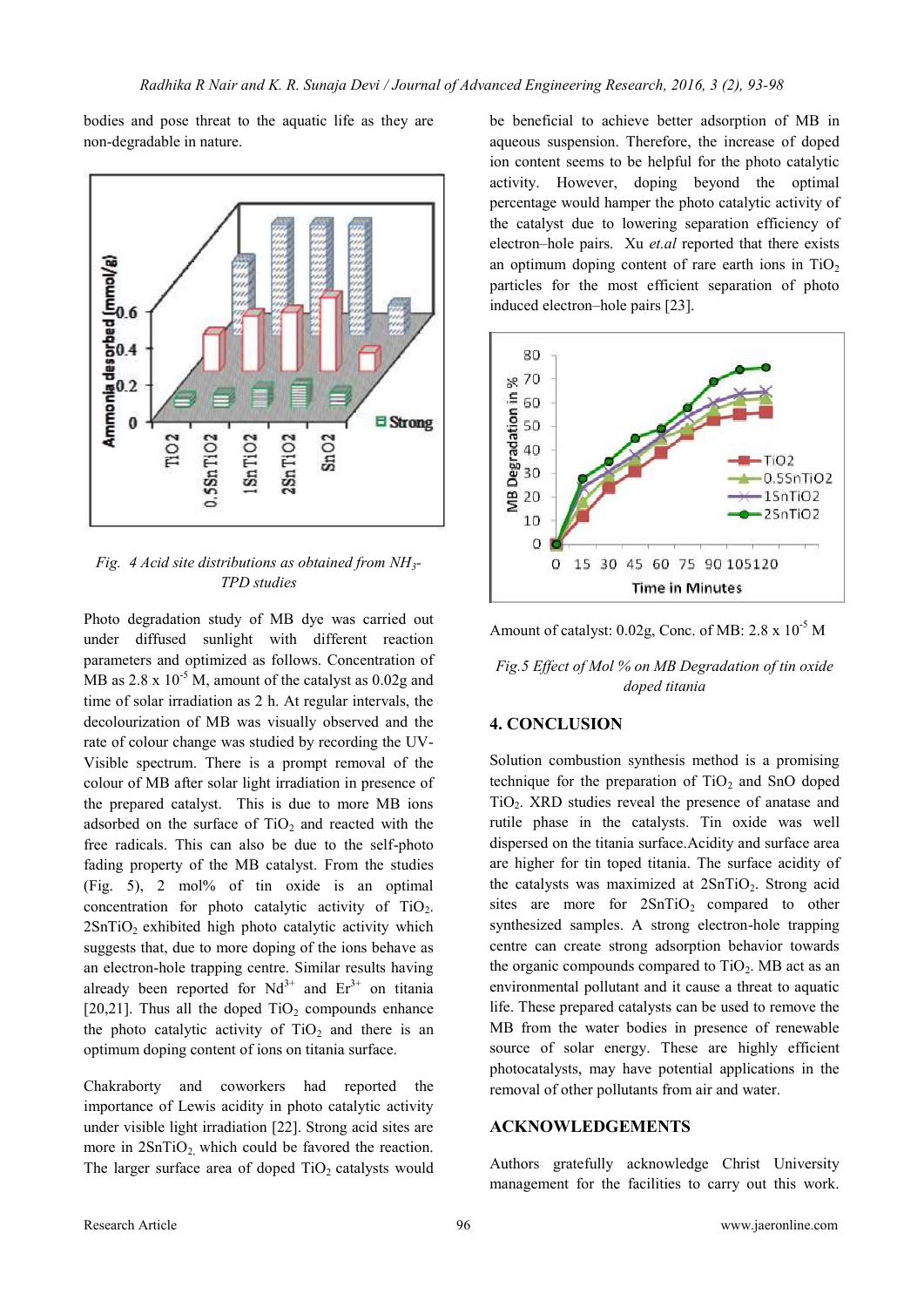They are thankful to St Joseph's College, Bangalore, SAIF Cusat, Kochi, and IISc, Bangalore for various spectral analysis.

## **REFERENCE**

- [1] M.I. Litter, Heterogeneous photo catalysis: Transition metal ions in photo catalytic systems, *Applied .Catalyst B: Environment, 23 (3),* 1999, 119-126.
- [2] J.C. Yu, J. Lin, D. Lo and S.K. Lam, Influence of thermal treatment on the adsorption of oxygen and photocatalytic activity of TiO<sub>2</sub>, *Langmuir*, *16,* 2000*,* 7304-7308.
- [3] A. Fujishima, T.N. Rao and J. Tryk, Titanium Dioxide Photocatalysis, *Photochem. Photobiol. C: Photo chem. Rev, 1*, 2000, 1-21.
- [4] A. Mills and S. Le Hunte, An overview of semiconductor photocatalysis, *Journal Photochemistry and Photobiology A: Chemistry, 108 (1),* 1997, 1-35.
- [5] B. O'Regan and M. Gratzel, A low cost, high efficiency solar cell based on dye sensitized colloidal TiO<sup>2</sup> films, *Nature, 737,* 1991, 352-373.
- [6] L. Lin, W. Lin, Y.X. Zhu, B.Y. Zhao and Y.C. Xie, Preparation and luminescence properties of  $Ce^{3+}$  and  $Tb^{3+}$  doped LaPO<sub>4</sub> nano fibers and microbelts by electro spinning, *Chem. Letter, 34,*  2005, 283-285.
- [7] J.A. Navio, J. Colon, M Trillas, J. Peral, X. Domenech, J.J. Testa, J. Padron, D. Rodriguez and M.I Litter, Heterogeneous photocatalytic reactions of nitrile and chromate over iron-doped  $TiO<sub>2</sub>$  samples prepared by wet impregnation, *Applied Catalyst B: Environment, 16(2),* 1998, 187-196.
- [8] J.W. Fergus, Doping and defect association in oxidesfor use in oxygen sensors, *Journal of Material Science, 38(21),* 2003, 4259-4270.
- [9] Q. Xiao, Z. Si, Z. Yu and G. Qiu, Sol-gel autocombustion synthesis of samarium doped  $TiO<sub>2</sub>$ nano particles and their photocatalytic activity under visible light irradiation, *Material Science and Engineering B, 131*, 2007, 189-194.
- [10] H. Yamashita, M. Harada, J. Misaka, M. Takeuchi, B. Neppolian and M. Anpo, Photocatalytic degradation of organic compounds diluted in water using visible light responsive metal ion-implanted  $TiO<sub>2</sub>$  catalysts: Fe ion-implanted TiO<sub>2</sub>, *Catalyst Today*, 84(3-4), 2003, 191-196.
- [11] D.H. Kim, S.I. Woo, S.H. Moom, H.D. Kim, B.Y. Kim, J.H. Cho, Y.G. Joh and E.C. Kim,

Effect of Co/Fe co-doping in  $TiO<sub>2</sub>$  rutile prepared by solid state reaction, *Solid State Communication, 136(9-10),* 2005, 554-558.

- [12] X. Yan, J. He, D. Evans, X. Duan and Y. Zhu, Preparation, characterization and photocatalytic activity of Si-doped and rare-earth doped  $TiO<sub>2</sub>$ from mesoporous precursors, *Appl. Catal. B: Environment, 55,* 2005, 243-252.
- [13] Y. Xie, C. Yuan and X. Li, Photosensitized and photocatalyzed degradation of 2-mercapto benzothiazole in aqueous  $La^{3+}$ -TiO<sub>2</sub> suspension for odor control, *Material Science and Engineering B, 117,* 2005, 325-333.
- [14] P. Scherrer, Estimation of the size and structure of colloidal particles by Rentgen rays, *Nachr Ges Wiss Göttingen. 26*, 1918, 98-100.
- [15] M.J. Pawar, P.B. Kaware and R.V. Bijewar,  $Ce^{3+}$ doped TiO<sub>2</sub> Nanoparticles: Synthesis and Photocatalytic Activity, *International Journal of Emerging Science, 2(1),* 2012, 149-160.
- [16] N. Vekatachalam, M. Palanichamy, B. Arabindoo and V. Murugesan, Enhanced photocatalytic degradation of 4-chlorophenol by  $Zr^{4+}$  doped nano TiO<sub>2</sub>, *Journal of Molecular Catalysis A: Chemical, 266(1-2),* 2007, 158 -161.
- [17] T. Mishra, J. Hait, M. Gunjan, B. Mahato and R.K Jana, Surfactant mediated synthesis of spherical binary oxides photo catalytic with enhanced activity in visible light, *Journal of Colloid and Interface Science, 327 (27),* 2008, 377-383.
- [18] X. Ju, P. Huang, N. Xu and J. Shi, Studies on the preparation of mesoporous titania membrane by the reversed micelle method, *Journal of Membrane Science, 202(1-2),* 2002, 63-69.
- [19] K.R Sunaja Devi and S. Sugunan, Synthesis, characterization and benzylation activity of nanocrystalline chromia loaded sulphated titania prepared via sol-gel route, *Catalyst Communication, 5(10)*, 2004, 575-581.
- [20] W. Li, Y. Wang, H. Lin, S. Ismat Shah, C. P Haung, D. J. Doren, S.A. Raykov, J.G Chen and M.A. Barteau, Band gap tailoring of  $Nd^{3+}$  doped TiO<sup>2</sup> nano particles, *Applied Physics Letters, 83(20)*, 2003, 4143-4145.
- [21] F. Cai-Mei, T. Qi, W. Yun-Fang, H. Xiao-gang, L. Zhen-hai and S. Yan-ping, Effect of  $Er<sup>3+</sup>$ dopant on microstructure and photo catalytic property of nano TiO<sub>2</sub>, *The Transactions of Nonferrous Metals Society of China., 17,* 2007, 716-720.